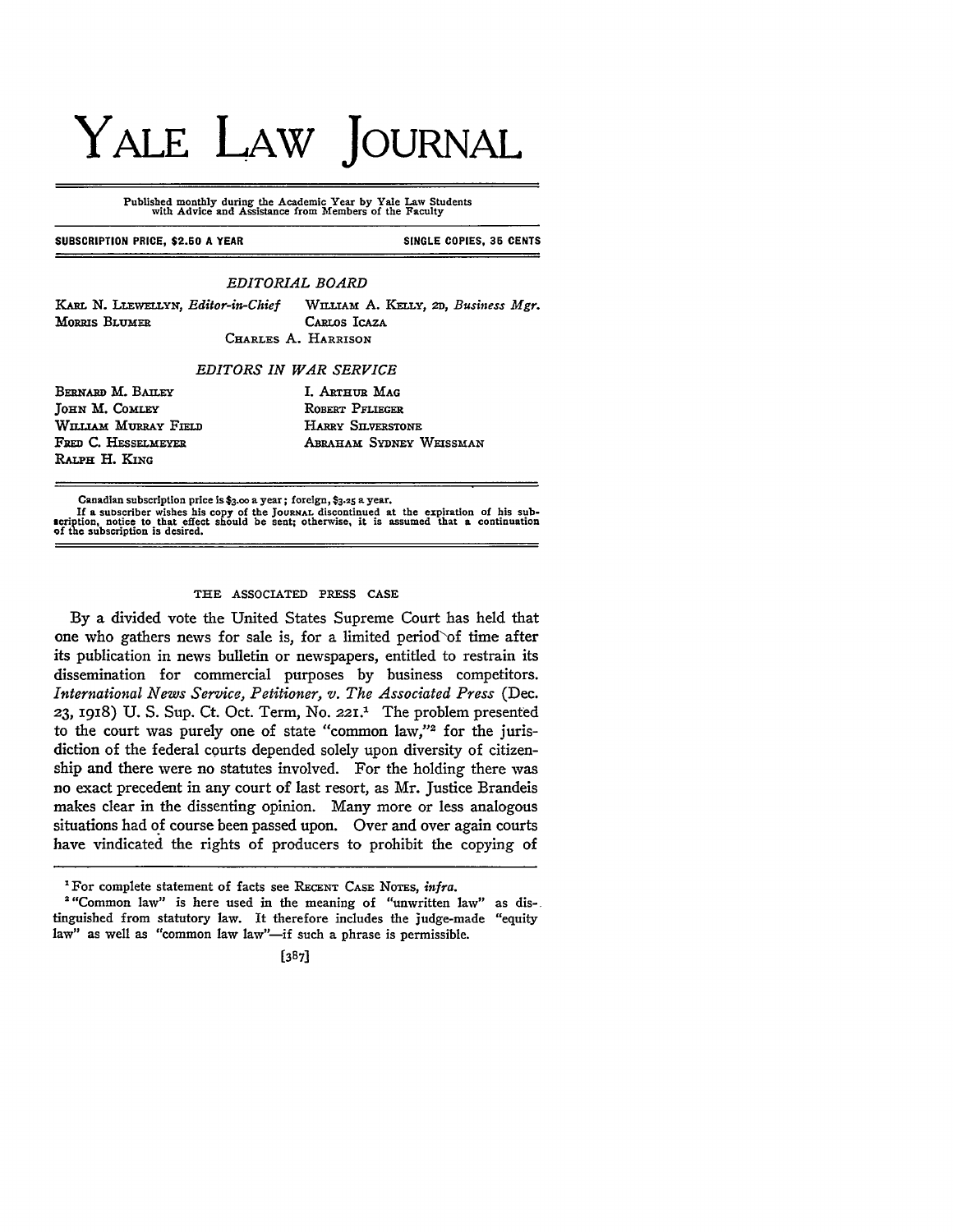uncopyrighted literary compositions, lectures, paintings, and dramatic and musical compositions, even though they have been communicated or exhibited to a limited number of persons.3 So also trade secrets are protected so long as they are not given to the general public. $4$  In the so-called "ticker cases" it is established that before "news" has been "published," i. e., communicated to the public generally, "pirating" it is unlawful, although here too it may have been communicated to a limited number of persons.<sup>5</sup> In all of these there is the common element that protection is given to something produced by the complaining party which has never been given to the public generally, although it has been revealed or exhibited to a limited number of persons for special purposes. In the principal case the court was invited to take a new step and extend protection to the gatherer of news even after general publication. In several of the "ticker cases" there is general language which assumes this to be the law, a common way of putting it being that a news gatherer has "a property right" in his news.

It is noteworthy that in the prevailing opinion, written by Mr. Justice Pitney, reliance is not placed upon these *dicta.* He says: "We need spend no time upon the general question of property in news matter at common law **. .** . since it seems to us the case must turn upon the question of unfair competition in business." In spite of this, however, we soon find the learned justice saying that "as between the parties," news matter "must be regarded as *quasi* property." To the mind of the present writer, such general expressions-"property right in news," "*quasi* property," etc.—are so vague as to be of little value in reaching sound conclusions.<sup>6</sup> The situation needs closer analysis

'Space permits the citation of only a few of the leading cases. Many others are cited in the dissenting opinion of Mr. Justice Brandeis. Literary compositions: *Webb v. Rose* (1733) Amb. *695; Donaldson v. Beckett (774, H.* L.) 4 Burr. 24o8; *Wheaton v. Peters* (3834, U. S.) 8 Pet. **591.** Letters: *Thompson v. Lord Chesterfield (1774)* Amb. *737; Gee v. Pritchard* (1818) 2 Swans. 402; *Baker v. Libbie* (1912) **210** Mass. *599, 97* N. E. *lO9* (see note in 37 L. R. A., N. **S.** 944). Dramatic compositions: *Macklin v. Richardson* **(1770)** Amb. 694; *Ferris v. Frohman* (1912) **223** U. **S.** 424, **32** Sup. Ct. 263; *Thompkins v. Halleck* (1882) 133 Mass. **32.** Lectures: *Cullen's Case* (1771, Ch.) 12 App. Cas. **332,** note *2; Caird v. Site* (1887) 12 App. Cas. 326. Paintings: *Turner v. Robinson* (186o) iO Ir. Ch. 121.

*'Salonon v. Hertz* (1885) 4o N. J. Eq. 4o0. A large number of the authorities are collected and discussed in 12 L. R. A. (N. **S.)** 1O2; **20** *ibid.* **933;** 44 *ibid.* 116o. *'Exchange Telegraph Co. v. Gregory* [1896] **I** Q. **B.** 147; *Kiernan v. Man-*

*hattan Quotation Telegraph Co.* (1876, N. Y. Sup. Ct.) 5o How. Pr. 194; *Board of Trade v. Christie Grain, etc. Co.* (19o5) 198 U. **S.** 236, **25** Sup. Ct. 637.

'To say that a person who "owns" something has *"a* property *right"* is a totally inadequate way of describing the legal situation. An adequate analysis reveals that the "owner" of anything has a more or less comprehensive aggregate of rights, privileges, powers and immunities, and that other persons indiscriminately are under the respective correlative duties, no-rights, liabilities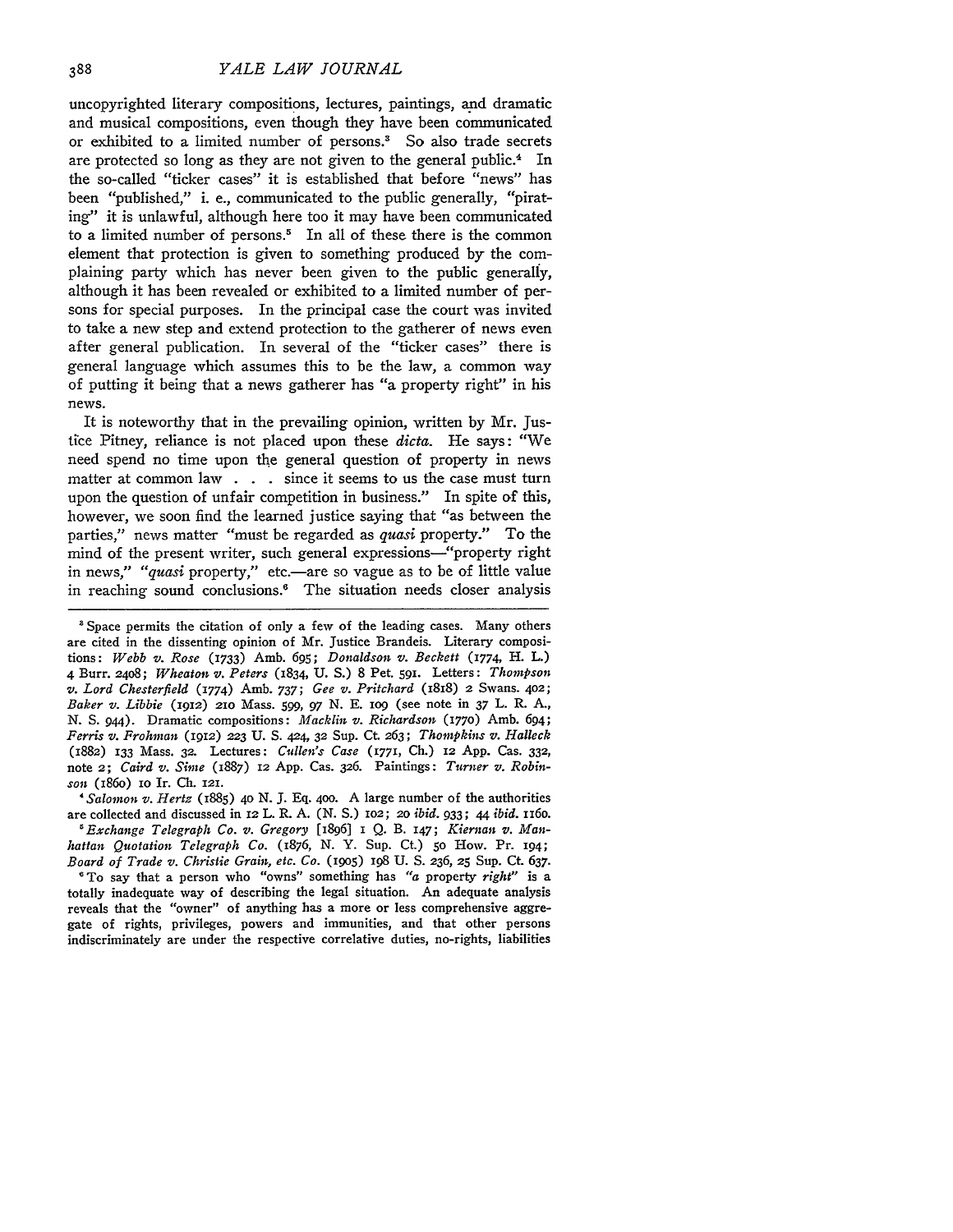and the problem must be stated in more concrete terms. After general publication does the news' gatherer have, with reference to his news, any rights, privileges, etc., and if so, just what and how extensive are they? Prior cases, as we have seen, have settled that so long as the news has been communicated only to a limited number of persons for special purposes only, the one gathering the news has: *(I)* rights that the ones to whom the communication is made shall not repeat it to others except as authorized **by** the agreement; and (2) rights against people generally<sup> $\tau$ </sup> that they shall not obtain and communicate to others the news in question without the consent of its gatherer.<sup>8</sup> Our problem then is, do these rights entirely cease upon publication, or do they continue, in whole or in part? One thing seems clear: after news has been given to the public, as it was in the principal case, 'people generally are privileged to repeat the news to other people for non-commercial purposes, i. e., the news gatherer now has no-rights that they refrain from communicating to others the news in question, so long as it is for such non-commercial purposes. To this extent, at least, the rights of the news gatherer are less than before publication. How now if the repetition to others is **by** a business competitor of the plaintiff and for the purpose of competing with him as a seller of news ?9 That repetition for this purpose is forbidden for a period long enough to enable the news gatherer to derive a fair business advantage from his expenditure of time and energy, is at least conceivable-and it is just this that  $Mr.$  Justice Pitney seems to have in mind when he says that the question is one of "unfair competition." Whether such a result is desirable cannot, of course, be determined except by a careful consideration of the policy involved, *i.* e., of the results likely to follow from the recognition of such rights.

The admirably brief and lucid opinion of Mr. Justice Holmes-concurred in **by** Mr. Justice McKenna-accepts the point of view of the majority to the extent of regarding the problem as one of "unfair competition." The learned justice, however, believed that the prin-

and disabilities. The rights of the "owner" are innumerable; so are the privileges, the powers, the immunities, i. e., they are all *in ren,* or "multital" jural relations. See the discussion by Professor Hohfeld, *Fundamental Legal Conceptions as Applied in Judicial Reasoning* (1917) *26* YALE LAW **JOURNAL, 710,** 746. The phrase *"jural* relation" seems preferable to *"legal* relation," for whereas "jural" clearly includes both. Many jural relations are, of course, -exclusively equitable.

<sup>7</sup> That is, rights *in rem* or "multital" rights. See preceding note.

<sup>8</sup>The cases are cited in note 5, *supra*. A complete analysis of the situation would reveal the existence of privileges, powers and immunities as well.

'The court treated the'newspapers composing The Associated Press as the real plaintiffs. While the defendant did not sell news directly to the public<br>but only to newspapers, it is believed the court is right in treating the defendant<br>as a "competitor" of the plaintiffs within a fair meaning of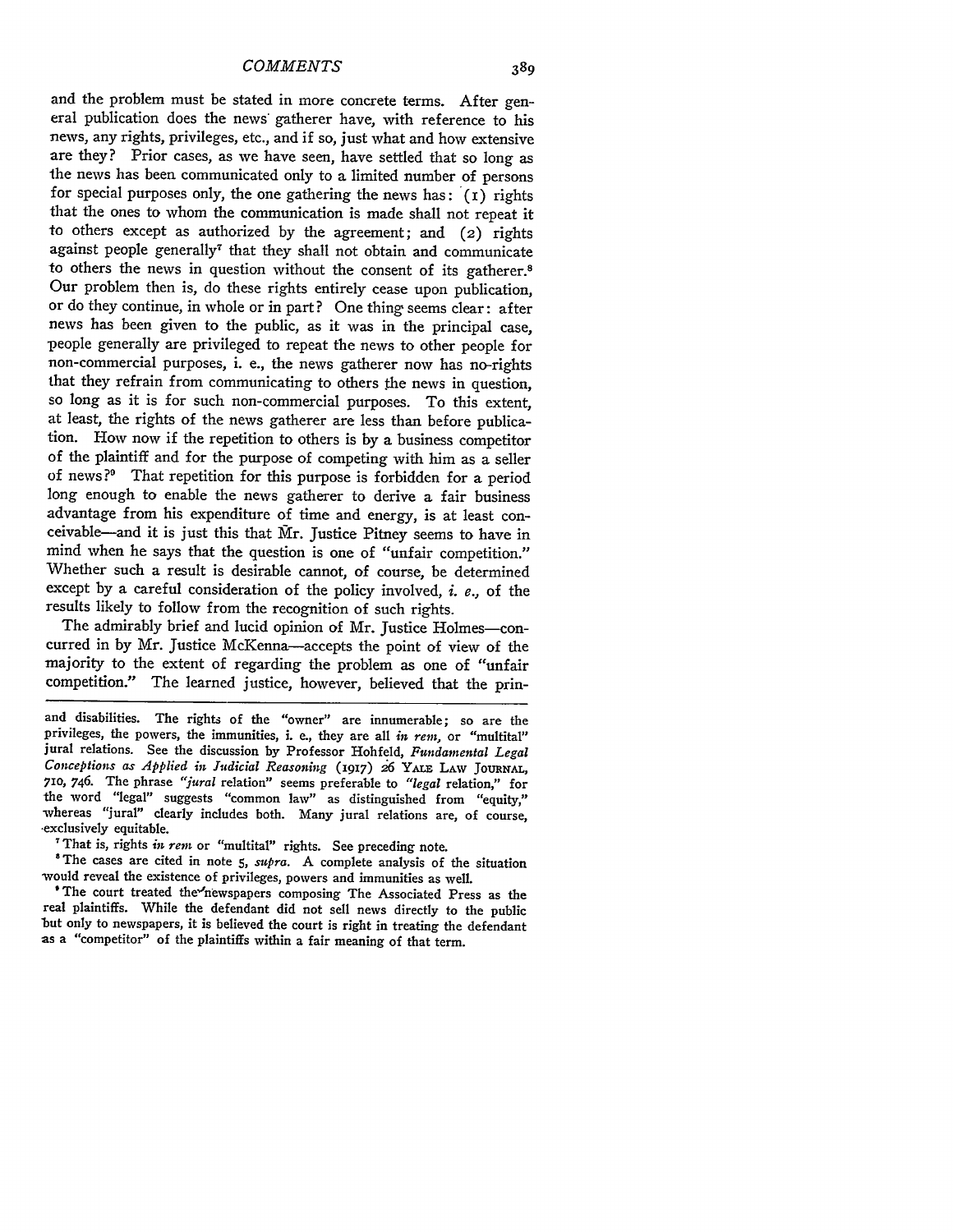ciples governing that branch of our law did not warrant the court in going farther than to hold that the defendant must, if it used the plaintiff's news, suitably acknowledge its source.<sup>10</sup>

In his dissenting opinion Mr. justice Brandeis, after a demonstration that previous cases leave the question an open one, devotes himself to an argument that sound policy requires that courts refrain from creating rights of this character. His view seems to be that courts will be unable so to mould the resulting legal situation as to safeguard these rights from abuse.'1 When one notices that the protection asked for, if given, is for a very limited time-only so long as the statements of fact have commercial value as news<sup>12</sup>-one can hardly share the fears expressed by. the learned justice that the rule established by the majority will result in any serious interference with the acquisition by the public of information as to the happenings of the world. On the contrary, it seems to the present writer that the protection given the news gatherer **by** the decision will in the long run have the effect of stimulating the gathering and publication of news. Indeed it is difficult to see how, without it, a great and efficient news-gathering organization could be maintained, in view of the enormous expense necessarily

" 0 He felt that the result of what the defendants were doing made the public believe, at least in many cases, that The Associated Press had copied from the defendant, and so discredited the news service of the plaintiff.

<sup>11</sup> Thus he says: "Courts are ill-equipped to make the investigations which should precede a determination of the limitations which should be set upon any property right in news or of the circumstances under which news gathered **by** a private agency should be deemed affected with a public interest. Courts would be powerless to prescribe the detailed regulations essential to full enjoyment of the rights conferred or to introduce the machinery required for enforcement of such regulations. Considerations such as these should lead us to decline to establish *a new rule of law* in the effort to redress a newly-disclosed wrong, although the propriety of some remedy appears to be clear." (The italics are those of the present writer.)

<sup>12</sup> The injunction previously directed by the District Court restrained the defendant from "any taking or gainfully using of the complainant's news, either bodily or in substance, **.** . . *until its commercial value as news to the complainant and all its members has passed away."* This injunction was a preliminary one, granted upon a consideration of the bill and answer and affidavits on both sides. The defendant objected to the indefiniteness of the portion in italics. To this the Supreme Court said: "Perhaps it would be better that the terms of the injunction be made specific, and so framed as to confine the restraint to an extent consistent with the reasonable protection of complainant's newspapers, each in its own area and for a specified time after its publication, against the competitive use of pirated news **by** defendant's customers. But the case presents practical difficulties; and we have not the materials, either in the way of a definite suggestion of amendment, or in the way of proofs, upon which to frame a specific injunction; hence, while not expressing approval of the form adopted by the District Court, we decline to modify it at this preliminary stage of the case, and will leave that court to deal with the matter upon appropriate application made to it for the purpose."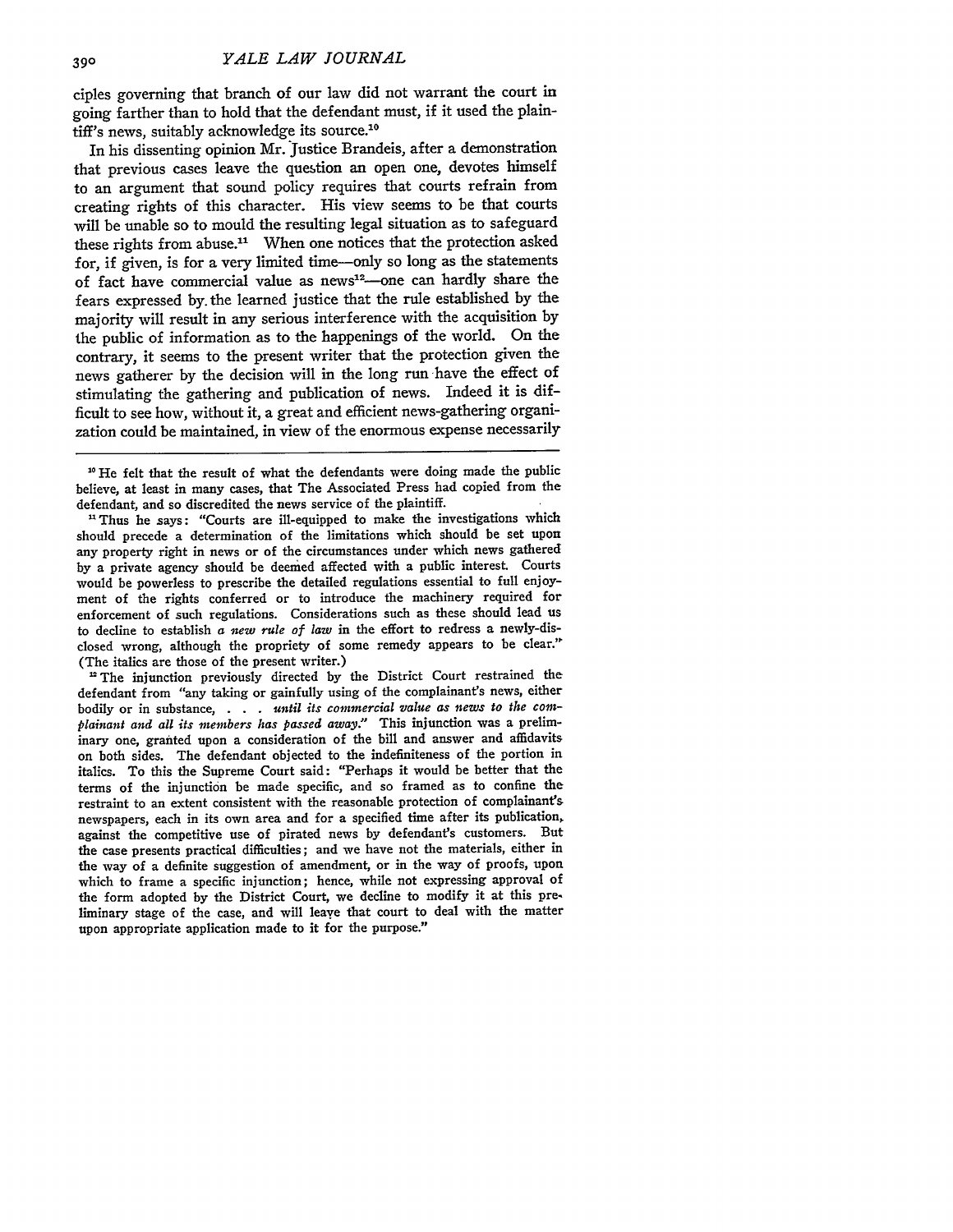involved. Hence it is believed that a refusal to accord the protection sought would do more than anything else to discourage legitimate and desirable enterprise in news collection and dissemination.

It is interesting to note that Mr. Justice Brandeis shares the illusion of probably the majority of the legal profession that **by** such a refusal to give the plaintiff the relief he asked (the problem presented being admitted to be a new one) the court would avoid making "a new rule of law."<sup>13</sup> This of course is not true. It is usually overlookedindeed at times it is denied<sup>14</sup>—that in settling that under a given state of facts the person involved is privileged to act in a certain way, a court determines the jural relations of that person to other human beings. Those who deny that a privilege is a jural relation would, if they were logical, have to say that a decision for the defendant in the principal case would involve a determination of a mere question of fact and not of the jural relations of the parties. Surely, this cannot be so. When courts determine that certain facts give a witness a privilege not to testify, or that certain other facts make defamatory remarks about one's neighbor "privileged" and so-not actionable, they are determining the jural relations of the parties, just as much as if they were to find against the privileges claimed and thereby to recognize the existence of rights. Whichever way a new problem is decided, therefore, the court establishes for the first time what legal relations result from the state of facts in question. If the decision is for the plaintiff, a *right* and correlative *duty* are recognized; if the defendant wins, his *privilege* and the correlative *no-right* of the plaintiff are recognized. So Mr. Justice Brandeis, in holding that the defendant was *privileged* to pirate the plaintiff's news, was laying down "a new rule of law" just as clearly as was the majority when they held that the defendant was *not privileged.*

W. W. C.

## REVOCATION **OF LICENSES** WITHOUT **A HEARING**

The line of demarcation between the police power and the limitation of the fourteenth amendment is continually moving in the direction of a wider extension of the police power with a concomitant retreat and weakening of the restraining force of the fourteenth amendment.' In specific application to the regulation of occupations, this movement is marked by an ever growing social control over private enterprise and in a subjection to license of many occupations hitherto considered

**<sup>&</sup>quot;** See the passage quoted in the preceding note. "' Sir Frederick Pollock seems to do so in his volume on *Jurisprudence* **(2d** ed., 1904) 62. The passage is quoted and criticized by Professor Hohfeld in (1913) 23 YALE LAW JOURNAL, 16, 42.

<sup>&</sup>lt;sup>1</sup> See *Bunting v. Oregon* (1917) 243 U. S. 426, 37 Sup. Ct. 435.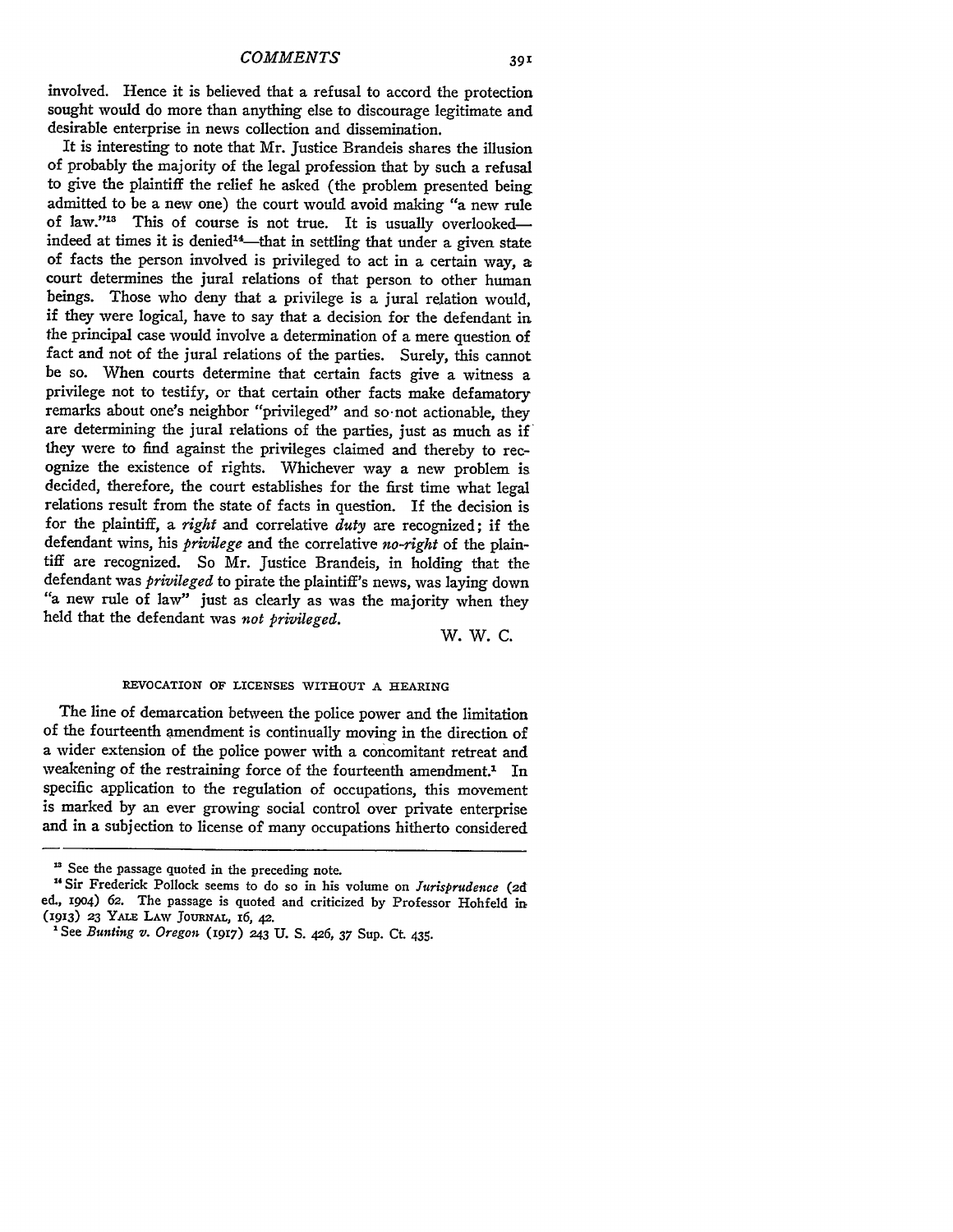free from any public interest or need of restraint for the public welfare.<sup>2</sup> Yet, while allowing wide discretion to the legislature in its conclusion that a particular industry or occupation requires public regulation, the courts, in the exercise of judicial control, will test the constitutionality of a statutory or administrative regulation by its tendency to accomplish a legitimate governmental purpose or its "reasonableness" in the adaptation of means to ends. Thus, in recent years, numerous regulations of particular occupations have been held unconstitutional, for example, arbitrary or inappropriate tests to determine fitness for the occupation of railroad conductor<sup>3</sup> or undertaker<sup>4</sup> and a requirement of licenses or license fees from horseshoers,<sup>5</sup> cement contractors,<sup>6</sup> laundrymen,<sup>7</sup> owners of dancing schools,<sup>8</sup> department stores,<sup>9</sup> etc.

It is in the administration of regulations for the grant and revocation of occupational licenses that confusion in the law is to be found. Two lines of decision may be noted. In the one, it is held that the legislature may not constitutionally confide to the unregulated discretion, even though honestly exercised, of an administrative officer, the grant or refusal of a license to engage in an occupation which, without a license, would be illegal. These decisions rest on various grounds, either on the unconstitutional delegation of legislative power, on alleged looseness amounting to unreasonableness, or an administrative opportunity for arbitrary discrimination.<sup>10</sup> The other line of decisions finds no infringement of the fourteenth amendment in the grant of a complete discretion, honestly exercised, to administrative license authorities, a view which has the support of the United States Supreme Court,<sup>11</sup> and is generally sustained on the theory that the legislative power to prohibit involves the power to permit on conditions deemed appropriate. Freund's suggestion that the difference in the decisions follows the distinction between occupations subject to regulation and those subject to prohibition, while not fully satisfactory as a test, is

*'State v. Ashbrook* (igoo) **154** Mo. 375, 55 **S.** W. *627.*

<sup>10</sup> See Freund, *Police Power*, sec. 643 and cases there cited.

*"Commonwealth v. Davis* (1895) *162* Mass. 510, 39 **N. E.** 113; *Davis v. Massachusetts* (1897) 167 **U. S.** 43, **17** Sup. Ct. 731; *Wilson v. Eureka City* (899) 173 **U. S. 32,** 19 Sup. Ct **317;** *People ex rel. Lieberman v. Van de Carr* **(I905) 199 U. S. 552,** 26 Sup. Ct 144.

<sup>&#</sup>x27;For a list of such occupations, see *17* **R. C.** L. 548.

*<sup>&#</sup>x27;Smith v. Texas* (1914) *233* **U.** S. 63o, 34 Sup. Ct. 681.

*<sup>&#</sup>x27;People v. Harrison (1915,* **N.** Y.) **170** App. Div. 8o2, 156 N. Y. Supp. 679; *People v. Ringe* (igio) *197* **N.** Y. 143, **9o** N. **E.** 451.

*<sup>&#</sup>x27;In re Aubrey* **(1904)** *36* Wash. 308, 78 Pac. *goo; Bessette v. People (igoi)* 193 Ill. 334, *62 N.* **E. 215.**

*<sup>&#</sup>x27;State ex rel. Sampson v. City of Sheridan* (1918, Wyo.) **17o** Pac. **i.**

*<sup>&</sup>quot;Ex parte Sing Lee* (1892) **96** Cal. 354, 31 Pac. **245.**

*<sup>&#</sup>x27;People v. Wilber* (1gio) *198* **N.** Y. i, *9o* **N. E. 114o.**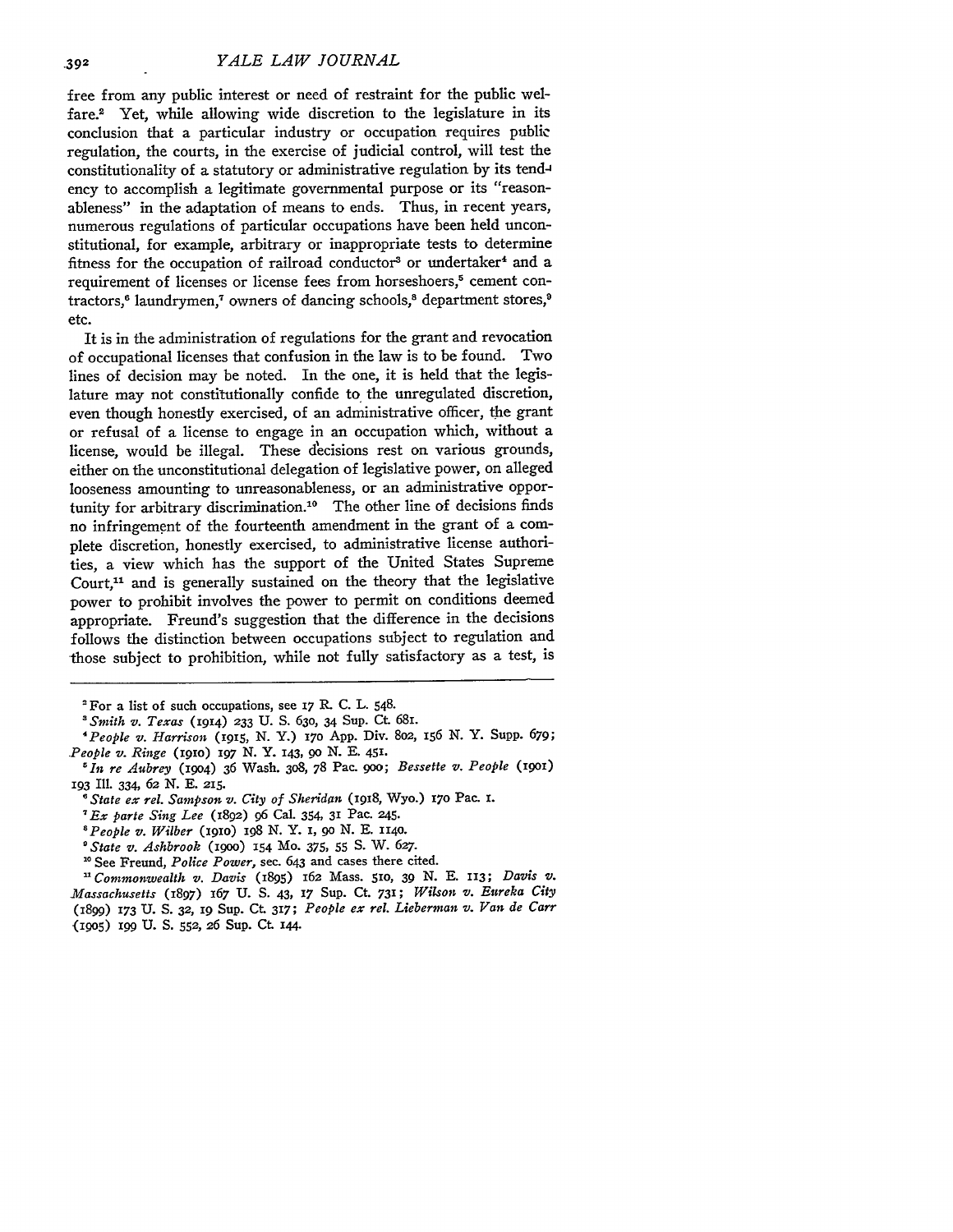the only one that seems to present reasonable success in reconciling conflicting decisions.<sup>12</sup>

It is when we come to the consideration of due process in the revocation of licenses that serious confusion is found to prevail. An occupational license, according to a preponderance of judicial opinion, constitutes only a privilege and not a right,<sup>13</sup> or property,<sup>14</sup> or a contract between the State and the licensee.<sup>15</sup> It is in its nature revocable.<sup>16</sup> The question therefore arises whether the license may be revoked without notice and an opportunity for a hearing given to the licensee. It is conceded that the power to revoke may, without violating due process, be conferred upon administrative officers, and does not require judicial proceedings.<sup>17</sup> But in determining under what circumstances notice and hearing are required, the courts appear to have no guiding test or principle. On the whole, it may be said that when a statute or ordinance has expressly given power to revoke without notice or hearing the courts have sustained the statute or ordinance. But inasmuch as these enactments usually involve liquor licenses, the decisions are sustainable on the ground that the business is a harmful one which the State might entirely prohibit, and a license may therefore be granted on any conditions deemed appropriate, including its withdrawal without notice. The "implied assent"<sup>18</sup> of the licensee to this condition is assumed by the courts.<sup>19</sup> On the other hand, and clearly distinguishable, there is a group of various occupations, such as those of physicians, lawyers and architects, requiring special study

*"Littleton v. Burgess* **(19o5)** 2 Wyo. 173, **82** Pac. 864. But see *Lowell v. Archambault (9o5)* **189** Mass. **70, 75 N. E. 65;** and *People v. Flynn* (9o95, **N.** Y.) i1o App. Div. **279, 96 N.** Y. Supp. **655,** aff. 184 **N. Y. 579, 77** *N.* **E.** 1194.

*" Union Pass. R. Co. v. Philadelphia* (1879) **10, U. S. 528;** *Wiggins Ferry Co. v. East St. Louis* (1882) **107 U. S. 365,** 2 Sup. Ct. **257.**

*"Doyle v. Continental Ins. Co.* (1876) 94 **U. S. 535, 540.** In private law there is still much confusion as to the circumstances under which a license becomes irrevocable. See *Hurst v. Picture Theatres, Ltd.* **(C. A.)** [1915] 1 K. B. i, over- ruling *Wood v. Leadbitter* (1845, Exch.) **13** M. & W. **838,** and note in **(1915)** 13 MIcH. L. **REv. 4O;** *Phillips v. Cutler* **(1915)** 89 **Vt. 233,** 95 At. **487.** But see as to irrevocability of a license to build granted under the police power, *Lowell v. Archambault, supra,* note **14.**

*"'People v. Apfelbaum* (igi) **<sup>251</sup>**Ill. 18, **<sup>95</sup>**N. W. **995;** *Meffert v. Packer* (19o3) *66* Kan. **710,** *72* Pac. *247,* aff. 195 U. **S.** 625, **25** Sup. Ct. **790.**

<sup>18</sup> The "implied assent" is, as a matter of fact, non-existent. Justice Holmes in the recent case of *Union Pacific R. R. Co. v. Public Service Commission of Missouri,* decided Dec. **9,** 1918, 39 Sup. Ct. 24, points out that "it always is for the interest of a party under duress to choose the lesser of two evils. But the fact that a choice was made according to interest does not exclude duress."

*<sup>9</sup>Wallace v. Reno* **(1903)** *27* Nev. **71,** 73 Pac. 528, reviewing the decisions. See also *Commonwealth v. Kinsley* (1882) 133 Mass. 578, an analogous business, keeping a pool table for hire.

<sup>&</sup>lt;sup>2</sup> Freund, *op. cit., 670.* 

*<sup>&</sup>quot;Dist. of Columbia* v. *Lee* (igio, **D. C.) 35 App.** Cas. 341.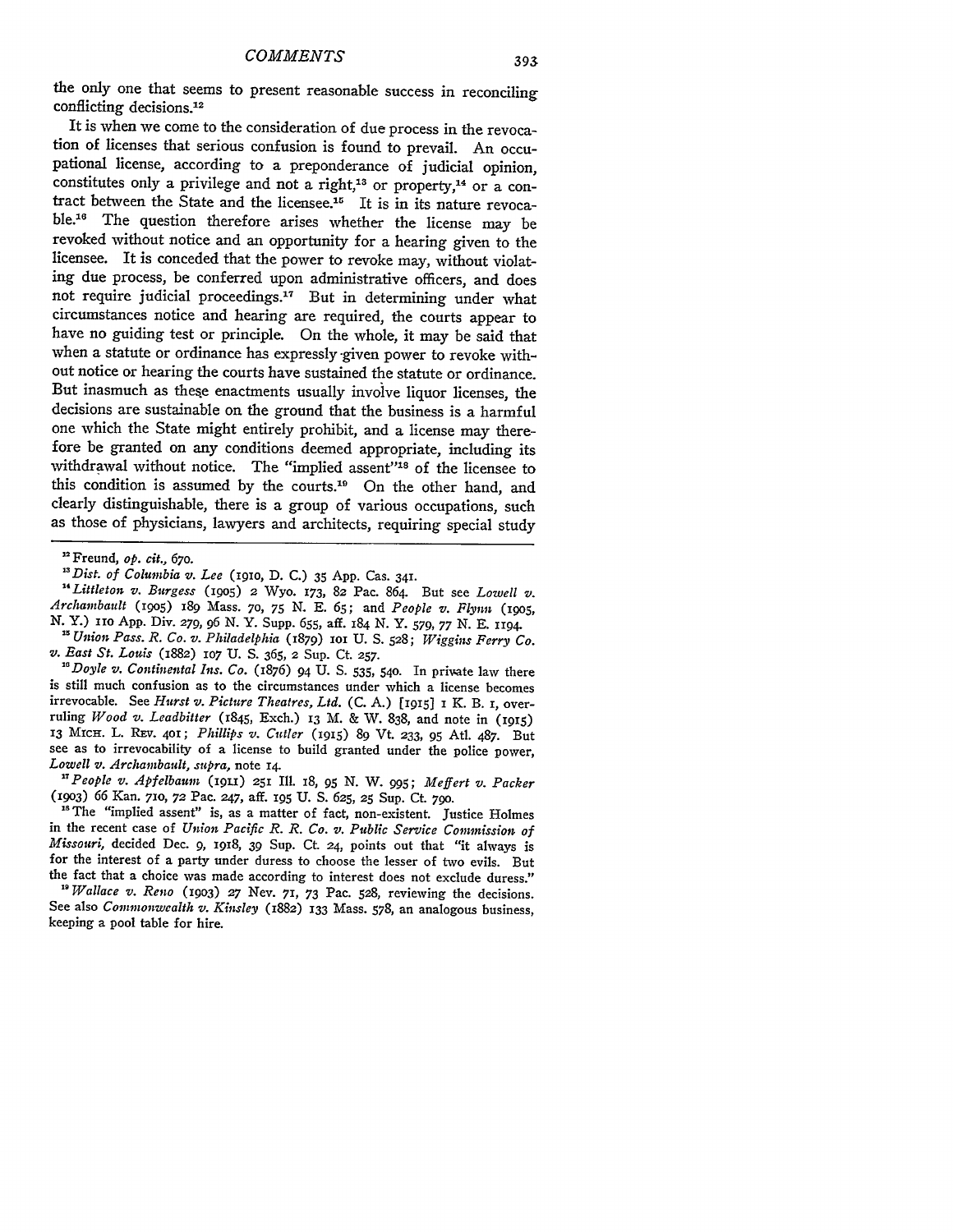and training, a license for which cannot be withdrawn without fair notice or hearing.<sup>20</sup> Intermediate between the noxious occupations and those requiring long and special training are a third class of essentially useful occupations, such as those of auctioneers, hackmen, milk dealers, dairymen, laundrymen, etc. The law or ordinance requiring a license for such occupations often provides that the license is revocable; its revocation to follow, like its grant, at the discretion of the licensing authority, or on violation of statutes or ordinances, without either providing for or excluding notice and a hearing. It is here that particular confusion prevails both in the decisions of the courts and in their reasons, arising largely from their propensity to cite authority from one or other of the groups above mentioned, without due examination of the essential differences between the three groups and the principles which should govern them. Where, in this third class, grant and revocation are discretionary, most courts justify a discretionary revocation on the "implied assent" of the licensee, and apparently dismiss the consideration that the status of a person who opens and conducts a business after license granted is different from that of one not yet in the business;<sup>21</sup> other courts, a small minority, regard the expense incurred by the licensee as a moral justification for according him notice and a hearing before revoking his license.22 The New York courts justify the withdrawal without a hearing of a license for the sale of articles likely to injure the public health, on the ground that it is an administrative and not a judicial proceeding and therefore requires no hearing-not a very plausible ground-and assert that the licensee has a remedy by *mandamus* against arbitrary or oppressive exercise of the power.<sup>23</sup> A better ground would seem to be the public emergency requiring prompt action. But where the statute authorizes the revocation of a license as a penalty for violation of statutory provisions, and no existing emergency requires immediate action, it would seem contrary to established notions of due process to deny notice and

*<sup>&#</sup>x27;Meffert v. Packer, supra* (physician) **;** *Reetz v. Michigan* **(1902)** i88 **U. S. 505, 23** Sup. Ct **390** (physician); *Ex parte Robinson* (1873, **U.** S.) ig Wall. **505** (attorney-at-law) ; *Klafter v. State Board of Architects' Examiners* (1914) **259 Ill. 15, 1o2 N. E. 193** (architect).

<sup>&</sup>lt;sup>21</sup> Child *v. Bemus* (1891) **17 R. I. 230, 21 Atl. 539 (hackman; the court, how**ever, expressing its preference for notice and hearing procedure) ; *Wiggins v. City of Chicago* (i873) **68 Ill. 373** (auctioneer) **;** *Edelstein v. Bell* **(i9,5, N.** Y. Sup. Ct, Spec. T.) **91** Misc. **62o, 155 N.** Y. Supp. **59o** (motion-picture theatre); *Stone v. Pritts (i9o7) i69* Ind. 361, **82 N. E.** *792* (school teacher).

*<sup>&#</sup>x27;Peginis v. City of Atlanta (i909)* **132** Ga. **3o2, 63 S.** W. **857** (restaurant). In New York and New Jersey, this has been held to extend even to liquor licenses. *In re Cullinan. (i9o4,* **N.** Y.) 94 App. Div. **445, 88 N.** Y. Supp. 164; *State, Lambert, Prosecutor v. Rahway (1896,* Sup. Ct.) **58 N. J.** L. **578,** *34* At. **5.**

*<sup>&#</sup>x27;People ex rel. Lodes v. Dept. of Health (igo7) i89* **N.** Y. i87, **82 N. E.** i87. See also *State ex rel. Nowotny v. City of Milwaukee* **(I99)** 14o Wis. **38, 12i N. E. 65&**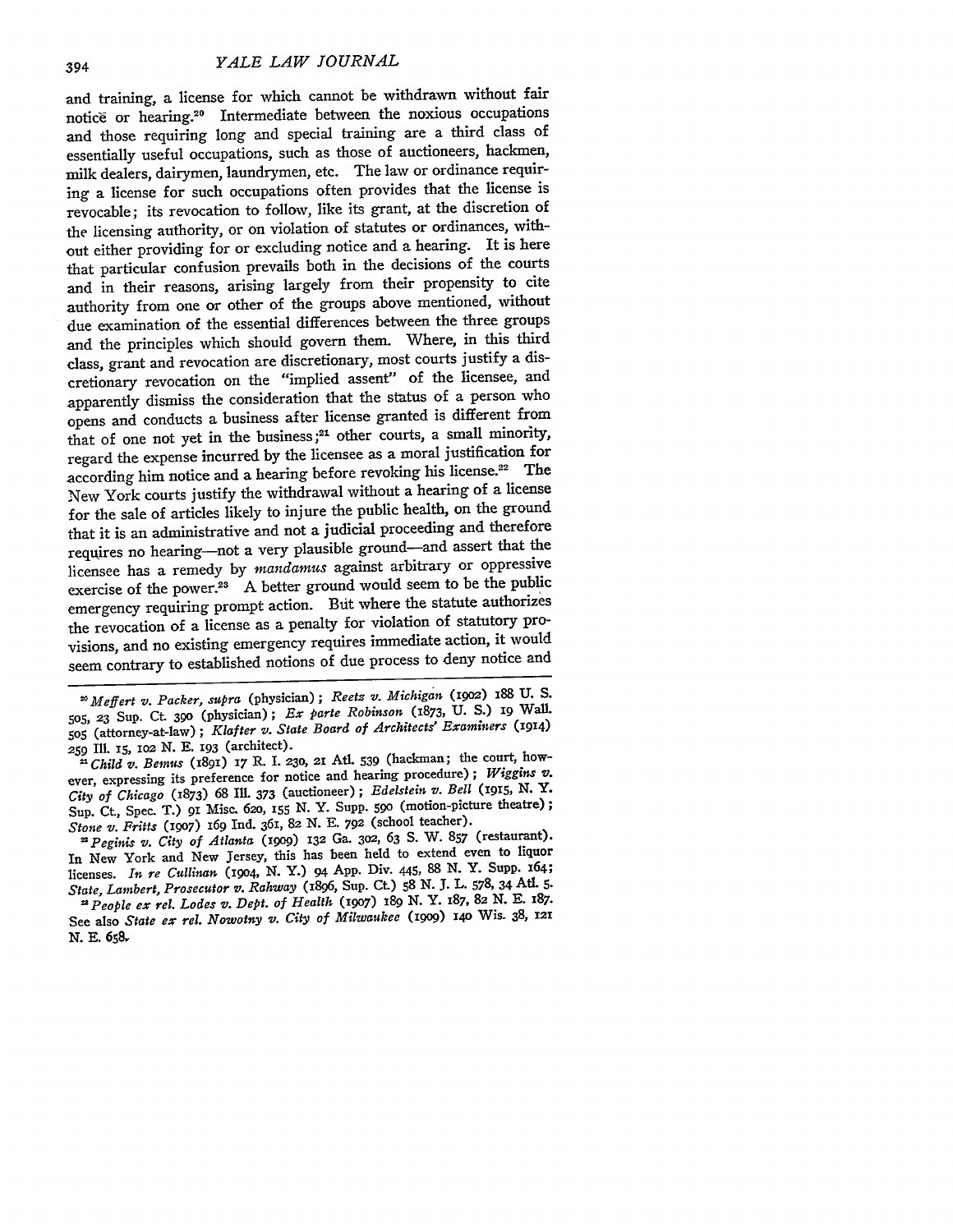*COMMENTS*

a hearing to a person charged with such offense.<sup>24</sup> The recent case in North Dakota<sup>25</sup> which construed a statute authorizing a Dairy Commissioner to revoke the license of the owner of a creamery "on conviction" or *"on* evidence" of the misreading of a cream test as permitting the revocation of the license on the *ex parte* report of an inspector, without notice or hearing to the licensee, seems therefore contrary to principles of due process.<br>
E. M. B.

# **SOME EFFECTS OF A PARTIAL ASSIGNMENT OF A CHOSE IN ACTION**

It has been said that "the partial assignee of a chose in action acquires no rights at common law."' Doubtless in making this statement Dean Ames had in mind the relation of the partial assignee to the debtor. Thus interpreted his statement is for most jurisdictions a correct statement of the law, although, as the present writer has elsewhere pointed out,<sup>2</sup> there are states in America in which assignees may enforce their claims against the debtor in "courts of law."<sup>3</sup> If, however, we examine the relations between the partial assignee and his assignor, we discover the need of limiting or at least explaining Dean Ames's statement. It seems clear that a partial assignment fairly implies an agreement in fact by the assignor to refrain from collecting from the debtor the portion assigned. If so, obviously the common law may attach to this agreement a contractual duty. The cases so hold.4 As against the assignor, therefore, the partial assignee

*<sup>2</sup> "People ex rel. Loughran v. Flynn* (I9O5, **N.** Y.) **IIo App.** Div. **:279,** *96* **N.** Y. Supp. *655* and cases there cited. Even the existence of an emergency would seem, properly, to justify only summary *suspension* of the license until a hearing had been had.

*<sup>&#</sup>x27;Cofman v. Osterhous (I918,* **N.** Dak.) x68 **N.** W. 826. Nor is the conclusion altered **by** the fact that the licensee requested **and** obtained a hearing from an officer having no authority to review the ruling of the authorized officer.

<sup>&#</sup>x27;Ames, *Cases on Trusts* (2d ed.) **63.**

**<sup>&#</sup>x27; (1917) 30** HARv. L. REv. 482.

<sup>&#</sup>x27;In a code state like New York, or any state in which "common law" and "equity" are administered **by** the same tribunals, the term "court of law" can mean nothing more than the tribunal sitting with a jury in cases which, before the consolidation of law and equity, were heard in "common law courts"; and "court of equity" can mean nothing but the same tribunal sitting without a jury for the hearing of cases formerly cognizable in Chancery in the exercise of its "equitable" jurisdiction. The absence of a jury in the "equity" cases has the farther result that the appellate tribunal reviews the findings of fact of the "equity court" in a manner different from that in which it examines a jury's verdict So long, however, as **by** constitution or statute we insist that the facts in all cases which historically were "common law" cases shall be found **by** a jury, and in all "equity cases" by the judge, we shall preserve that relativity of law which the consolidation of the two courts sought to abolish.

*<sup>&</sup>quot;Eaton v. Mellus* (I856, Mass.) *7* Gray, *567; Hubbard v. Prather* (i8o8, **Ky.)** I Bibb. **178; 5 C. J.** 968, n. **56.**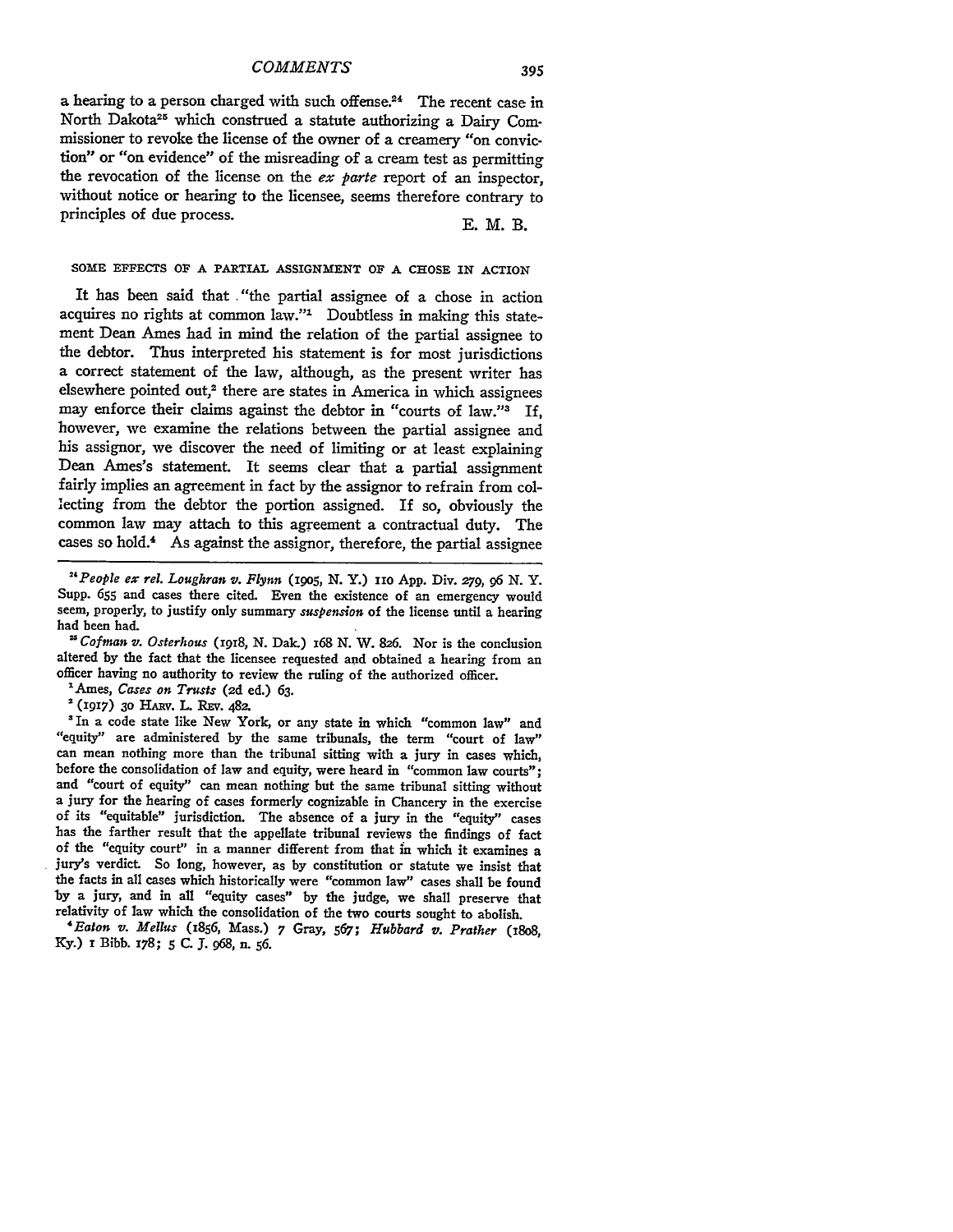acquires at least this one right which is recognized **by** the common law court. Be it noted that this right is not "exclusively legal"; it is "concurrent," *i. e.*, concurrently legal and equitable.<sup>5</sup> Does the partial assignee by virtue of the assignment acquire other legal relations which are concurrent and not exclusively equitable? This problem is involved in the case of *Hinkle Iron Co. v. Kohn* **(1918,** N. Y. App. Div.) **<sup>171</sup>** N. Y. Supp. *537.* In that case a written partial assignment of a money claim against a city was made by a corporation, acting through its president. The parties orally agreed, however, that the assignee was not to notify the debtor of the assignment, that the assignor should collect the whole, and that "as soon as the corporation received" the amount of the debt from the debtor "the amount so assigned would be paid" to the plaintiff.<sup>6</sup> The president of the corporation collected the whole sum, receiving a warrant therefor, payable, apparently, to the order of the corporation. This warrant he deposited in the corporation's bank account and then used the funds for corporation expenses. The corporation became bankrupt and the partial assignee then brought an action for "conversion" against the president of the corporation.. **A** recovery was denied, one of the five judges dissenting. It is proposed to examine the soundness of this conclusion.

Apparently the result reached by the majority is based partly upon what seems to be a misinterpretation of the agreement of the parties. Their view seems to be that all that was promised by the defendant was to pay the assignor as soon as the money was collected, and not pay him out of *the funds received from the debtor*. Such a view, it is submitted, makes the assignment a legal nullity. Fairly interpreted, the agreement of the parties-if we give effect to all parts of it-seems to be that the assignor shall act as a collecting agent for the partial assignee as undisclosed principal, paying over to the latter as soon as collected the share of the funds to which he is in equity entitled. Clearly, if a partial assignee himself collects his share, the money received is his, both at "common law" and "in equity." Equally

**<sup>&#</sup>x27;A** "legal relation" which is recognized as valid only **by** the common law and which is in conflict with a paramount equitable relation is not- $\pm$ as a matter of genuine *substantive* law,--a genuine legal relation, although it may have certain procedural effects. **All** genuine legal relations are either **(i)** "concurrent" or (2) "exclusive." The former are recognized as valid by both "law" and "equity," *i. e.,* they are concurrently legal and equitable; the latter are vindicated and sanctioned exclusively by equity, *i. e.,* they are exclusively equitable. Wesley **N.** Hohfeld, *The Relations between Law and Equity* **(1913)** ii Micii. L. **RFV..** 537; Walter W. Cook, *The Alienability of Choses in Action* **(1917)** 3o HARv. L. **REv.** 449, 455-459.

<sup>&#</sup>x27;The case does not give the exact language used. The quotation is from the opinion of the majority. The dissenting judge says the agreement was that when the money was paid the amount assigned "should be taken therefrom and paid to the plaintiff."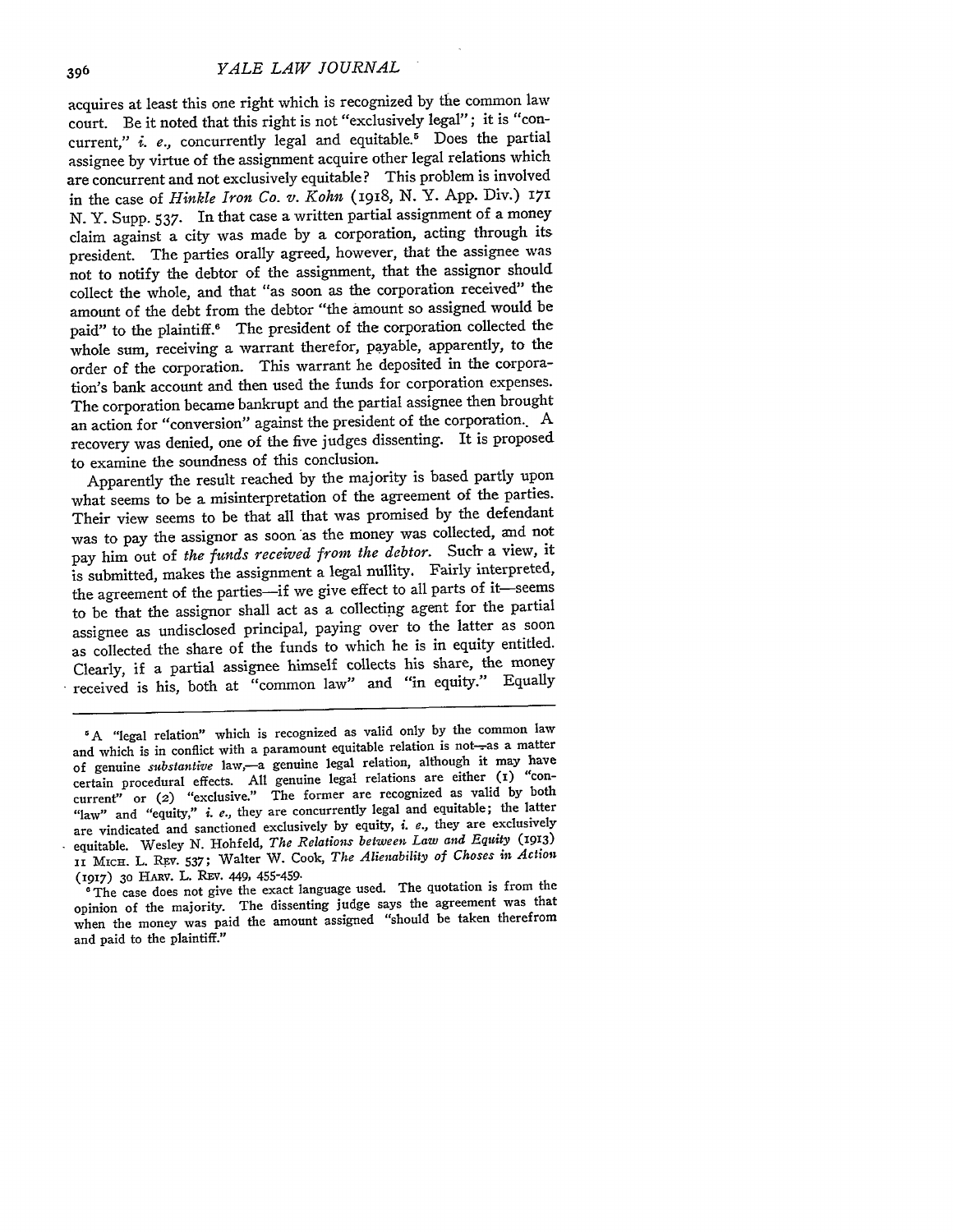obvious is it that if the assignor had in the principal case disclosed the fact of his agency to the debtor, the funds collected by him would, to the extent of the assignment, have been held by him as a fiduciary.7 Had he received money, he would have been a common law fiduciary, as would any other agent who collects money for a principal, and the assignee would have had a "concurrent" interest in the money received. Doubtless as a common law fiduciary he would have been privileged to deposit the money in a bank if unable to pay it over immediately,<sup>8</sup> and to draw out from the bank the corporation's share; or, before deposit, to sever and use the corporation's share-always, however, leaving a portion large enough to satisfy the assignee's claim. If, on the other hand, he were to use the whole sum received he would clearly be guilty of a conversion.9 Would the fact that the debtor did not know of the agency alter these relations between the partial assignee and the assignor? Surely not.<sup>10</sup> Had the payment been in money, then, it seems that the defendant would clearly have been liable for a conversion.

The only doubtful point in the case is due to the fact that the payment was made by a warrant and not in cash. This warrant was, it seems, payable to the order of the corporation. According to the agreement-as we have interpreted it-the latter held this warrant in a fiduciary capacity. While doubtless the corporation was privileged to collect the money due on the warrant, or to deposit the warrant in a bank, it seems that it was under a duty to retain and pay over a proper share of the proceeds of the warrant to the partial assignee. Was this duty exclusively equitable, or was it "concurrent," *i.* e., one which a court of law as well as the chancellor would recognize and sanction? It may be argued with force that according to the older law the fiduciary relation would be only that of equitable trustee and *cestui,* and that therefore an action for "conversion" would not lie. But it is believed that this argument fails to take account of two facts: (i) that in the progressive development of our legal system many

'The common law, as well as equity, had its fiduciaries: bailees, against whom detinue lay; and guardians, "bailiffs" and "receivers," against whom the action of account could be brought. The best discussion of these is in Langdell, *Brief Survey of Equity Jurisdiction,* **75-85.**

<sup>8</sup>This distinguishes the common law "bailiff" and "receiver" from the mere bailee, who must turn over the specific thing received. All three are alike in that they receive possession of goods or money not their own and in a fiduciary capacity. Langdell, *op. cit., 76-77.*

*'Wells v. Collins* (1889) 74 Wis. 341, 43 *N.* W. 16o; Mechem, *Agency* **(2d** ed.) sec. **1256.**

 $10$  That is, as between the parties. It has even been held that where an agent for an undisclosed principal buys chattels with the latter's money, the chattels "belong to the principal" even as against innocent third persons who subsequently purchase the goods from the agent for value and in the belief that the agent owns them. *Kempner v. Dillard* (1907) 100 Tex. 505, 101 S. W. 437.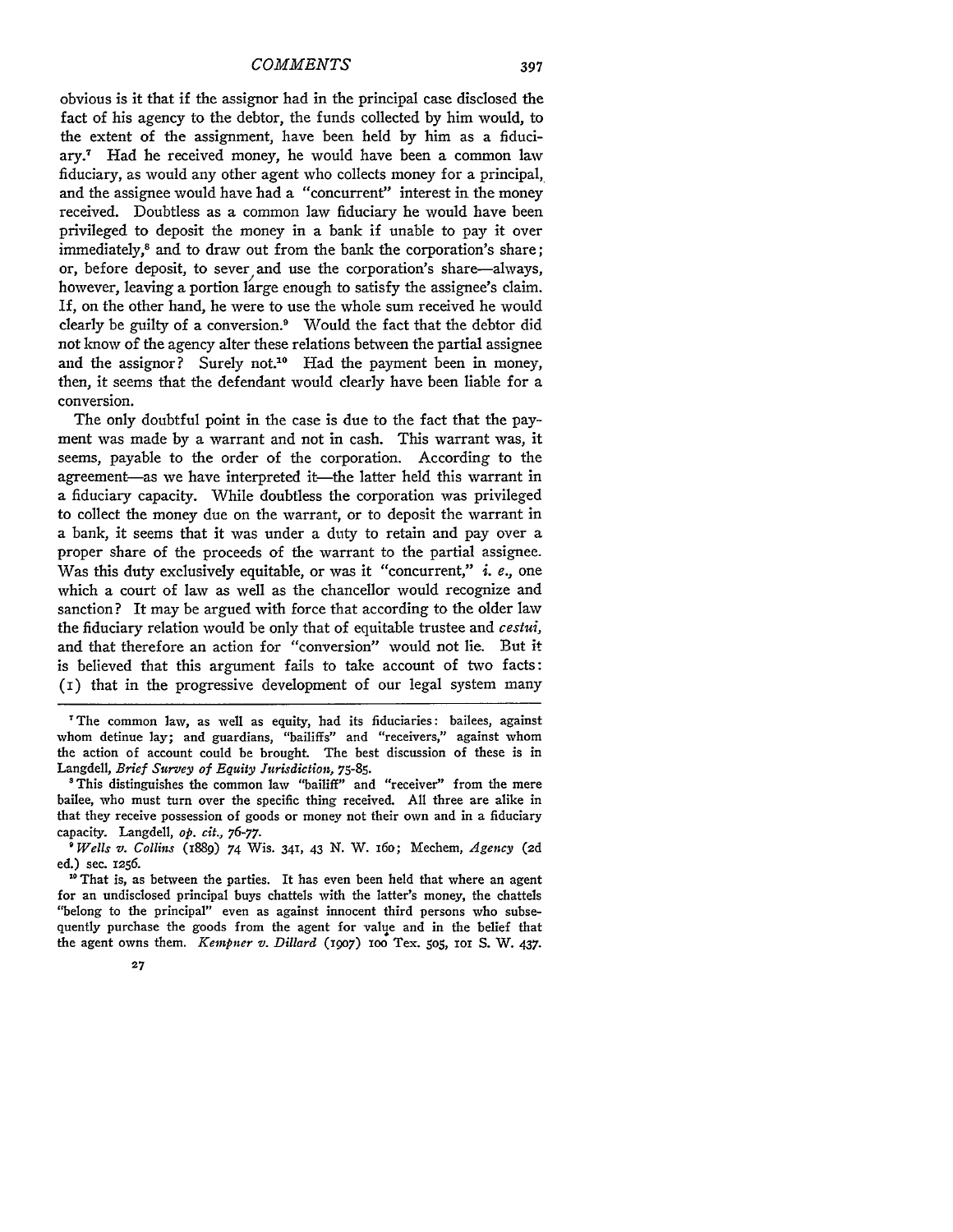duties and other legal relations which formerly were exclusively equitable have become "concurrent"; (2) that in New York, where the principal case was decided, all courts are courts of both "common law" and "equity" and that this has hastened the transformation of exclusively equitable jural relations into "concurrent" relations vindicated and sanctioned by both courts.<sup>11</sup> For that reason many of the older notions are no longer law.'2 For example, as bearing directly upon the immediate question, consider the decisions in New York that "trover" for "conversion" will lie against a factor who has sold goods on commission and does not, after deducting his commission, pay the proceeds over to his principal-all without any discussion of whether the factor received payment in money or in a check or bank draft payable to his own order.<sup>13</sup> In the latter case, according to older notions, while the factor might be liable as a "bailiff" in the common law action of account,<sup>14</sup> his principal could not recover for conversion of the check or bank draft, for the "legal title" to that was clearly in the factor. If the principle involved in these cases relating to factors is to be followed, there is no reason why a code action at law for damages should not be allowed against the corporation, even though the complaint describes the wrong as "conversion." If an action of this kind would lie against the corporation, it would on well-recognized principles lie against the defendant, who as president did the actual "converting." It is believed, therefore, that the conclusion reached by the dissenting judge is preferable to that of the majority of the court.

W. W. C.

<sup>12</sup> Under the influence of code procedure facts which were formerly a ground for relief in equity way of injunction and a decree for a conveyance of the outstanding "bare legal title" are to-day frequently held to constitute "legal defenses," i. *e.,* they may be set up by way of answer merely instead of by counterclaim. Illustrations are: *Lindell v. Lindell* (1917) 135 Minn. 368, 160 *N.* W. IO3I, commented upon in (97) **26 YALE LANW** JoURtNAL, **592;** *Chicago & N. W. R. Co. v. McKeigue* (i9o6) **126** Wis. 574, **,05** N. W. **1030.** Indeed, is not every case in which a "common law" count for "money had and received" is allowed against a "constructive trustee" an illustration of the transformation of an exclusively equitable jural relation into one which is "concurrent"?

*"Britton v. Ferrin* **(19o2) 171** *N.* **Y.** *235, 63* N. **E.** 954. Under the New York law a factor is a fiduciary, in the absence of agreement to the contrary. This view is apparently not that of all jurisdictions. While a fiduciary when the proceeds of his principal's goods are first received, he is usually regarded as authorized by business usage to appropriate the proceeds and become a mere debtor. Mechem, *Agency* (2d ed.) sec. 2543.

*" Godfrey v. Saunders* **1(776,** C. B.) 3 Wils. 73.

398

<sup>&</sup>lt;sup>11</sup> This does not mean that a "concurrent" right, for example, gives the holder his option of suing on it either at law or in equity. The refusal of equity to enjoin the enforcement of a right in the common law court is a recognition of its validity so as to make it "concurrent" within the meaning intended to be conveyed by that term.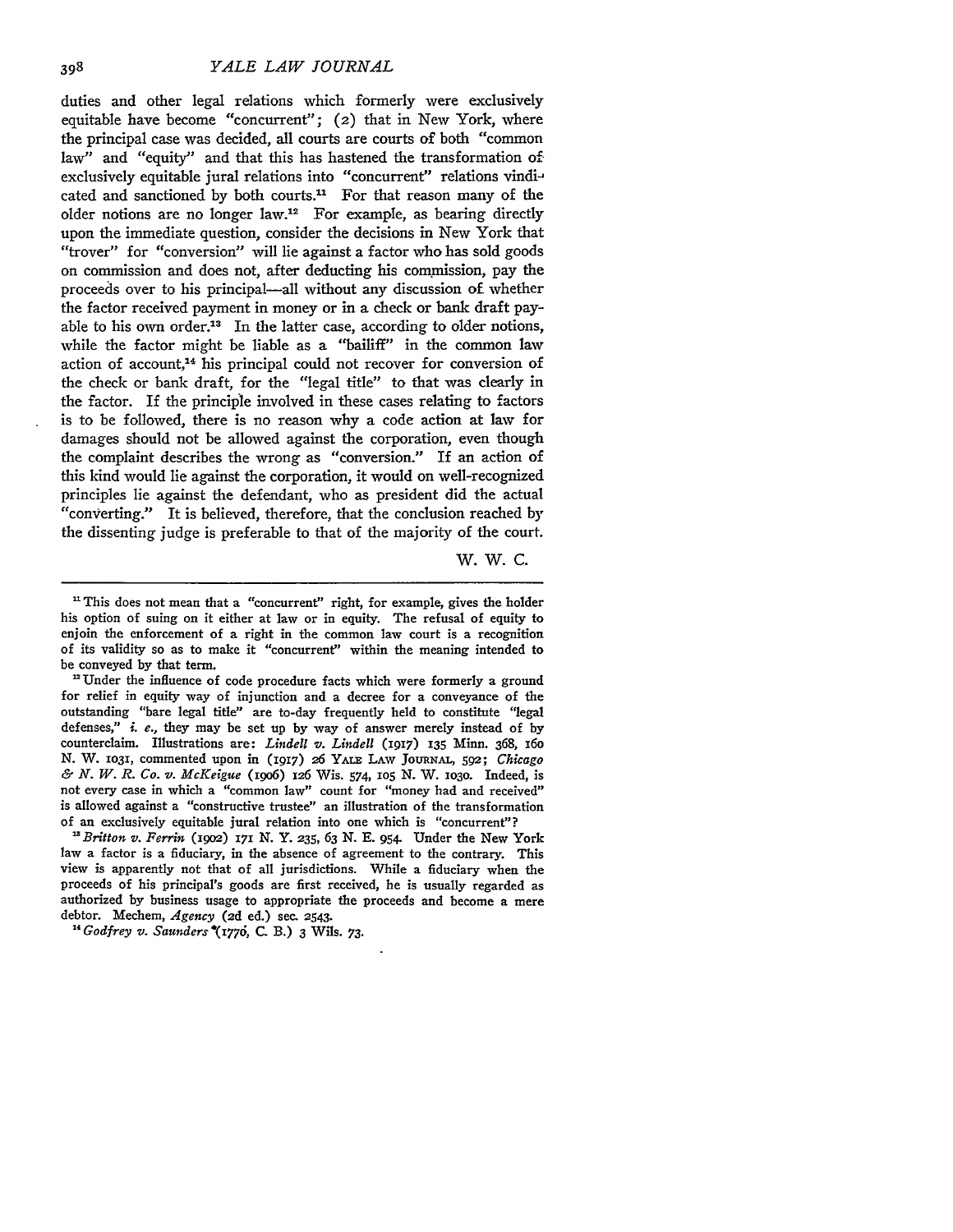*COMMENTS*

# **EFFECT ON CONTRACTS** OF WAR ORDERS OR OTHER **ACTS** OF **STATE**

It has generally been stated to be the rule that impossibility arising subsequently to the formation of the contract does not excuse a contractor from the usual consequences of non-performance; he must pay damages to the other party.' To this rule, however, there are several classes of exceptions: first, where the impossibility is caused by a change in the domestic law; secondly, where the subject-matter of the contract is destroyed; and thirdly, where the impossibility is caused by death or illness of the party bound to perform. As has been asserted in this JOURNAL,<sup>2</sup> these exceptions practically nullify the general rule. It is believed that no case can be found where a promisor has been held to pay damages for failing to perform an act that has become absolutely impossible without any fault of his own. The rule it is believed should be stated to be that a contractor is not excused from performing merely on the ground of increased difficulty or expense.

The question of impossibility as an excuse for non-performance has come up in a somewhat new aspect in a number of cases during the great war. Thus in *Moore & Tierney v. Roxford Knitting Co.* (1918, N. *D.* N. Y.) **250** Fed. **278,** where a buyer claimed damages for failure to make and deliver goods as per contract, the seller replied that it was prevented from performing because of orders for goods given by the United States government for war purposes, these orders having precedence by Act of Congress.' By reason of the nondelivery, the buyer had himself declared the contract at an end. As in many other cases during the war the negotiations between the manufacturer and the government agents were very informal. The agent had asked what was the mill's capacity for making knitted goods for the government, and further said, "I would request you not to write me that you are sold up and cannot furnish any of these goods. I am aware that this condition prevails with every one." Later an order was given requiring the mill's full oapacity and advising that the order was obligatory, although no reference was made to the Acts of Congress. These Acts provided that orders of the government "shall be obligatory" and "shall take precedence over all other orders and contracts." Refusal to comply was made a crime; and on refusal to fill orders at reasonable prices the President was authorized to take possession of the factory.

The court held that the informal order was obligatory and that the seller acted under compulsion; also that the contractual duty to the

*<sup>&#</sup>x27;Paradine v. Jane* (1647) Aleyn, **26.**

<sup>&</sup>lt;sup>2</sup> Discharge of Contract (1913) 22 YALE LAW JOURNAL, 513, 519.

<sup>&</sup>quot;Nat'l Defence Act, June 3, 1916, *39* St at L. 166, and Naval Appropriations Act, March 4, 1917, 39 St. at L. 1168.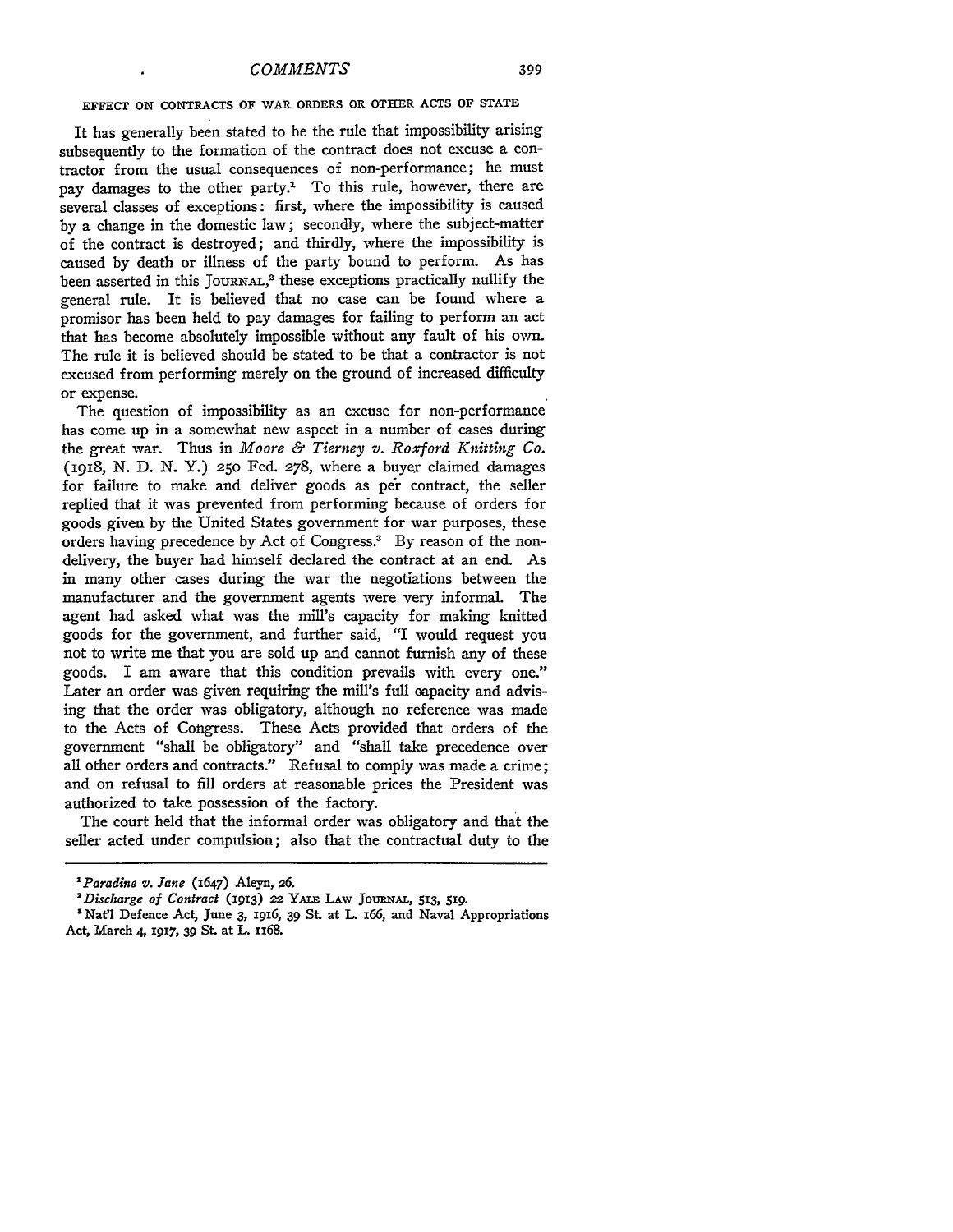buyer was at an end and that the buyer had no right to damages for breach. It would have been otherwise had the seller voluntarily sought the government work and thus intentionally disabled itself from performing the contract with the buyer.4

It is to be observed that in the *Roxford Knitting Company* case the duty to deliver as agreed was expressly subject to delays or nondelivery **by** reason of strikes, accidents, or for any reason beyond the control of the seller. The decision might well be regarded as resting upon this provision, although little was said of it. Even in the be the same. Thus in a late English case,<sup>5</sup> where a claim for damages was made for failure to deliver raspberries as agreed, and where the contract apparently contained no similar provision, it was held to be a good defense that the government had requisitioned the defendant's whole supply.<sup>6</sup>

In the case of the knitting company, stated above, the government order did not make performance totally impossible; for not only could the goods have been manufactured after the government work was done, but it was not totally impossible to increase the size and capacity of the plant—admitting that this might have been extremely difficult and expensive. The seller did not claim to be totally discharged but claimed only that delay was justified. This would be correct, and the buyer would still be bound to pay for the goods, unless the delay should prove to be so great as to prevent what is often called

For another and more doubtful variation in the application of the rule, see *Standard Silk D. Co. v. Roessler* **(1917) 244** Fed. **25o, (i918)** *27* **YALE LAW** JOURNAL, 408.

*'Lipton v. Ford* **[1917] 2** K. B. 647.

'The English statute differs somewhat from the Acts of Congress. **"It** is hereby declared that where the fulfilment **by** any person of any contract is *interfered with* **by** the necessity on the part of himself or any other person of complying with (government requirements) **. . . .** that necessity is a good defense to any action or proceeding taken against that person in respect of the non-fulfilment of the contract so far as it is due to that interference." Defence of the Realm, No. **2,** Act **(5** Geo. **5, c. 37)** sec. **i,** sub-sec. **2.** Under such a statute as this a contractor would be excused **by** much less than a total impossibility, and it would be unnecessary to determine whether the contract called for specific raspberries or berries to be grown on specific land, as in *Howell v. Coupland* (1876) L. **R. i Q.** B. **D. 258.**

Where the contract contains a provision like that in the principal case it is clearly discharged **by** a government requisition of the entire plant *Metropolitan Water Board v. Dick* **(1917,** H. L.) *117* L. T. Rep. *766.* See **(i918) 27** YALE LAW **JOURNAL, 953.**

**<sup>&</sup>quot;This** principle is specifically applied in the still more recent case of *Mawhinney v. Millbrook Woolen Mills (x918,* **N.** Y. Sup. Ct.) **172 N.** Y. Supp. 461. If the government contract is voluntarily sought because of war profits, or if the government in awarding the contract did not demand precedence in accordance with the Act of Congress, the contractor is not excused for failure to perform his private contract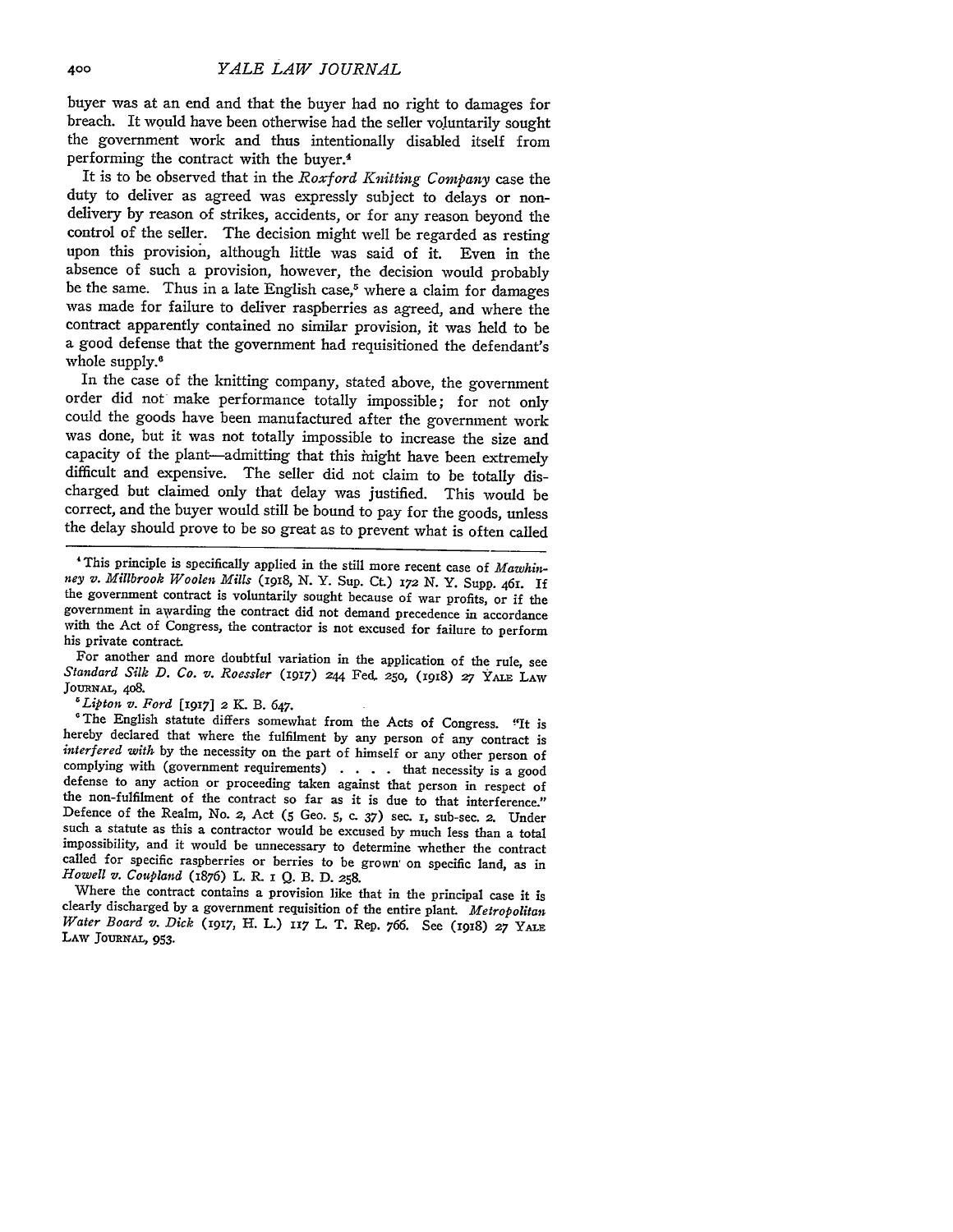"substantial performance." The buyer's duty to pay would surely be constructively conditional upon performance within some period of time that would be reasonable.

A contract containing a provision like that in the knitting case really creates no duty to deliver goods at all events but only a duty to deliver in case reasonable diligence would cause performance to take place.<sup>7</sup> Even in the absence of such a provision, there is a tendency to excuse a contractor by something less than absolute impossibility.<sup>8</sup> But mere "economic unprofitableness," even though that is due to war conditions, is not an excuse for failure to perform.9

In one of the cases cited above<sup>10</sup> the court denied that mere impossibility caused by an act of the legislature or of the executive would excuse a contractor, saying that the "true rule is that where performance of a contract, *legal when made, becomes illegal,* by some event, statute, decision, or lawful act of public authorities, both parties are excused from further performance." Of course this rule is correct in its affirmative form. Where impossibility of performance arises from a change in the law of our own country, making performance of a previously made contract unlawful, the obligation is dissolved and there is no liability for non-performance.<sup>11</sup> That the court's

**'So** in *Davison Chemical Co. v. Baugh Chemical Co.* (1918, **Md. App.) 1O4** At. **4o4,** a manufacturer of acid was excused from delivery because war in Europe made the procurement of pyrites impossible. A better acid could have been made from brimstone, which was obtainable; but the expense would have been twice as great. A similar decision was rendered by the House of Lords *in Wilson & Co. v. Tennants* [1917] **A. C.** 495.

"See *North* German *Lloyd v. Guaranty Trust Co.* (1917, **U. S.)** 37 Sup. Ct 49o; *Clarksville Land Co. v. Harriman* (1895) 68 **N.** H. *374,* 44 Atl. **527;** *Baily v. De Crespigny* (1869) L. R. 4 Q. B. i8o. *Cf. Watts & Co. v. Mitsui* (H. L.) [1917] A. C. *227.* In *Mineral Park Land Co. v. Howard* (1916) 172 Cal. 289, **156** Pac. 458, the court said that "prohibitive cost" was the same as impossibility "to all fair intents." A similar statement was made by Maule, **J.,** in *Dahl v. Nelson* (18i) 6 App. Cas. 38, **52.**

*'Wilson & Co. v. Tennants* [1917] **1 K.** B. 208, [1917] **A. C.** 495; *Dixon v. Henderson* (1917, *K.* B.) 112 L. T. Rep. 636. In a general way this is admitted by the court in *Mineral Park Land Co. v. Howard, supra. <sup>1</sup>*

*oMawhinney v. Millbrook Woolen Mills, supra.*

*I Louisville & N. R. R. Co. v. Mottley* (1911) 219 **U. S.** 467, **31** Sup. Ct. **265;** *Cowley v. N. P. R. R. Co.* (1912) 68 Wash. **558,** 123 Pac. 998; *Cordes v. Miller* (1878) 39 Mich. 581; *Jamieson v. Indiana Nat. Gas Co.* (1891) 128 Ind. 555, 28 N. E. *76; Baltimore etc. R. R. Co. v. O'Donnell* (1892) 49 Ohio St 489, **32** N. E. 476; *Hanford v. Connecticut Fair Assn.* (1918) **92** Conn. 621, 103 Atl. 838, (1918) 28 YALE LAW JOURNAL, 198. If the contract was made subsequently to the passage of the law, it was illegal and void *ab initio.*

It appears also that a promisor's liability may be terminated where his performance is prevented by some act of the state, even though the act is brought about by the fault or inefficiency of the promisor himself. *Hughes v. Wamsutta Mills* (1865, Mass.) II Allen, 201 (prevention by imprisonment for crime): *State v. Herber* (1918, Okla.) 173 Pac. 651 (bondsmen discharged when their